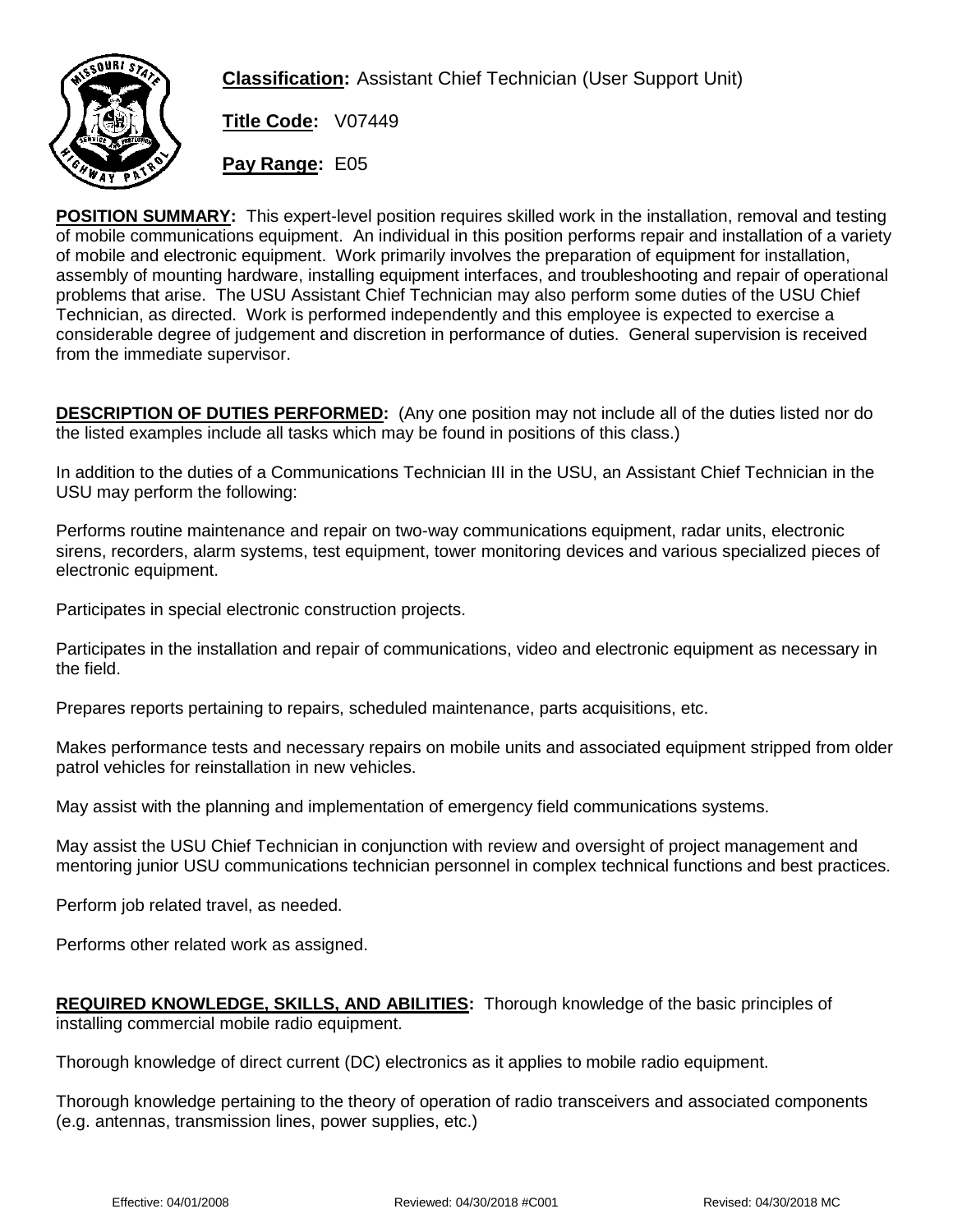## **Classification:** Assistant Chief Technician (User Support Unit) Page 2

Thorough knowledge of the policies and procedures of the Infrastructure Support Unit (ISU), Operations Unit (OPS) and the USU of the Communications Division and how they cooperatively support the general responsibilities of the division.

Considerable skill and knowledge of the methods, tools and practices used in the installation and removal of radio equipment.

Working knowledge of basic electronic theory, as well as various telecommunications systems utilized by the Patrol.

Working knowledge of the strategic planning process.

Possess dexterity in moving from one part of a vehicle to another and in handling small tools and parts.

Possess successful time management techniques and organizational skills.

Ability to diagnose, repair and maintain a variety of base stations and mobile radios and other electronic and mechanical equipment utilized by the Patrol.

Ability to transport equipment such as mobile radios, base stations, spectrum analyzers, standby power supply batteries, etc.

Ability to effectively use tools such as soldering irons, screw drivers, wrenches, drills, integrated circuit extraction tools, etc., to install and/or repair communications equipment.

Ability to train and assist others in complex technical functions.

Ability to analyze and diagnose malfunctions of electronic equipment used in vehicles and perform corrective repairs.

Ability to read schematic diagrams and identify circuit components and their function.

Ability to disconnect, remove and transport mobile radio transmitters and associated equipment from the trunk or under dash area of a mid-sized vehicle.

Ability to safely operate small power tools and various hand tools used in the installation process.

Ability to safely use soldering iron and electronic testing equipment associated with the communications trade.

Ability to follow precise and detailed installation procedures. Ability to gather, assemble, correlate and analyze facts to be incorporated into reports.

Ability to work in varying temperature extremes both inside and outdoors.

Ability to lift and position equipment weighing 50 pounds (e.g., spare tires and trunk mounted communications equipment, etc.).

Ability to operate a motor vehicle in accordance with Missouri State Highway Patrol policy and State of Missouri statutes, to include any Patrol assigned vehicle with the responsibility for its upkeep and basic maintenance.

Ability to work standing or sitting in confined areas, such as the interior of a vehicle or trunk for extended periods of time.